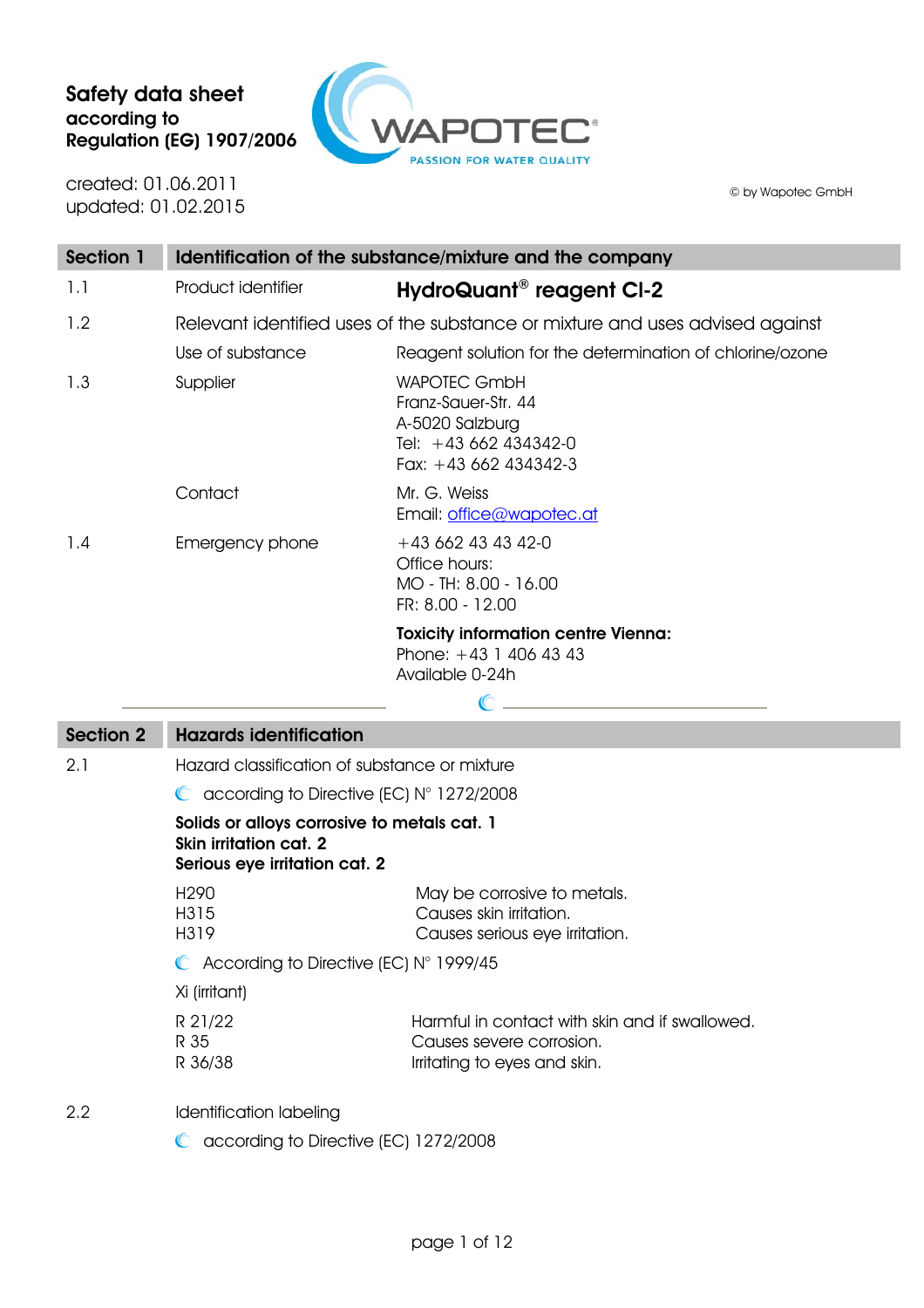

| GHS05 corrosive<br><b>Attention (warning)</b>                                 | <b>Attention (warning)</b>                                                                                                                                                                                                                                                                                             |
|-------------------------------------------------------------------------------|------------------------------------------------------------------------------------------------------------------------------------------------------------------------------------------------------------------------------------------------------------------------------------------------------------------------|
| H <sub>290</sub>                                                              | May be corrosive to metals.                                                                                                                                                                                                                                                                                            |
| H315<br>H319                                                                  | Causes skin irritation.<br>Causes serious eye irritation.                                                                                                                                                                                                                                                              |
| P <sub>280</sub><br>$P302 + P352$<br>$P305 + P351 +$<br>P338<br>$P309 + P310$ | Wear protective gloves/ eye protection.<br>IF ON SKIN: Wash with plenty of water and soap.<br>IF IN EYES: Rinse continuously with water for several minutes Remove<br>contact lenses if present and easy to do. Continue rinsing<br>IF exposed or if you feel unwell: Call a physician or POISON CENTER<br>immediately |
| $P337 + P313$<br>P <sub>50</sub> 1                                            | If eye irritation persists: Get medical advice/attention.<br>Dispose of contents/container to collection system.                                                                                                                                                                                                       |

C According to Directive (EC) N° 1999/45

Xi; irritant

|     | R 21/22       | Harmful in contact with skin and if swallowed.                                                               |
|-----|---------------|--------------------------------------------------------------------------------------------------------------|
|     | R 35          | Causes severe burns.                                                                                         |
|     | R36/38*       | Irritating to eyes and skin.                                                                                 |
|     | S 23          | Do not inhale fumes/aerosols.                                                                                |
|     | $S25*$        | Avoid contact with eyes.                                                                                     |
|     | S 26          | Upon contact with eyes immediately rinse thoroughly with water and<br>consult a doctor.                      |
|     | S 37/39       | Wear suitable protective clothing and gloves.                                                                |
|     | S 46          | If swallowed, seek medical advice immediately and show this<br>container or label.                           |
|     | S 60          | This material and its container must be disposed of as hazardous<br>waste.                                   |
|     |               | * Identification of packings containing 125 ml max. acc.to Directive (EC) 1272/2008                          |
|     |               | C Danger defining components for labeling                                                                    |
|     |               | Sulphuric acid 5 - 15% (CAS: 7664-93-9)<br>N, N-diethylene-1.4-phenylene-diammoniumsulphate (CAS: 6283-63-2) |
| 2.3 | Other hazards |                                                                                                              |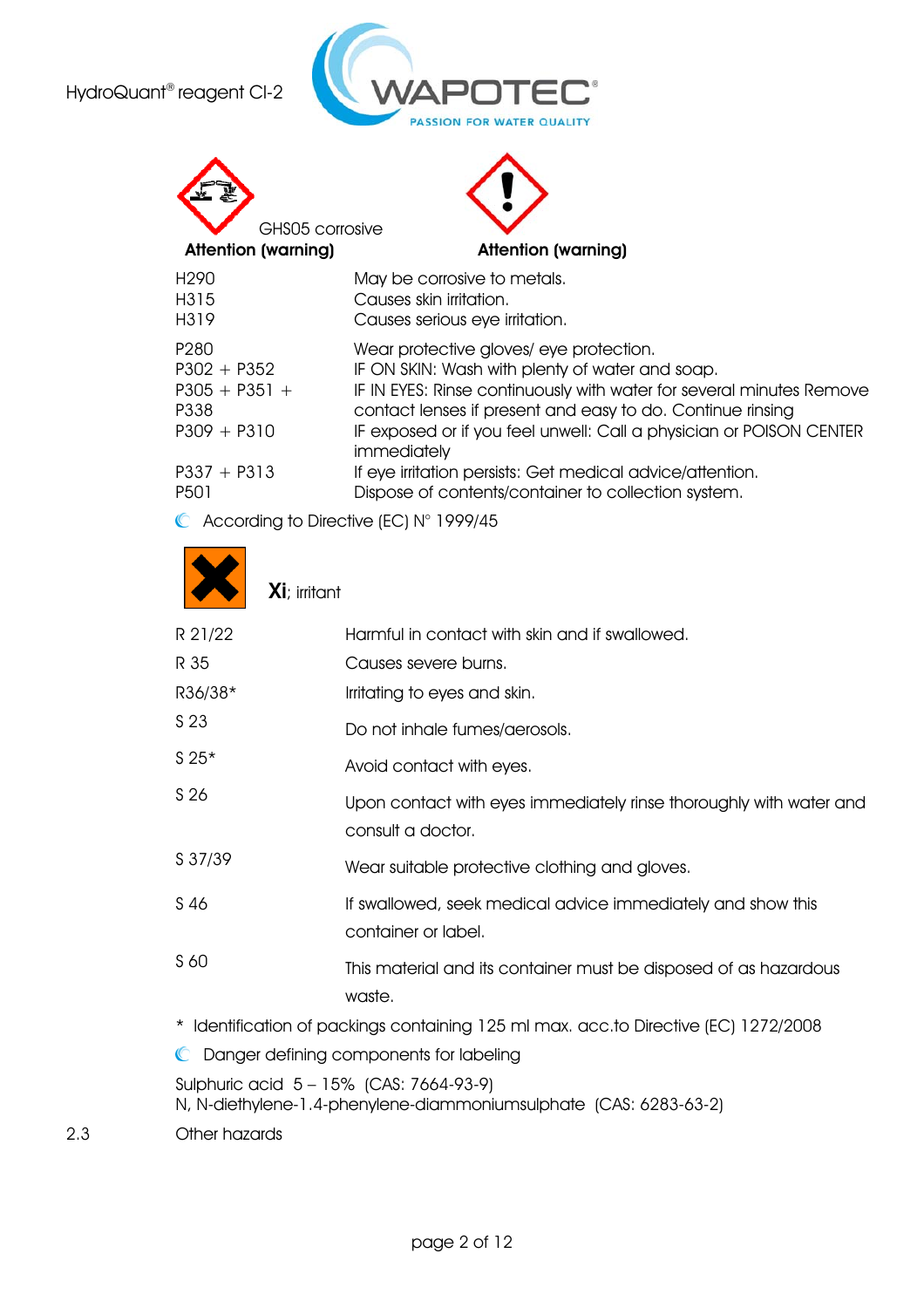

Unknown.

## Section 3 Composition/information on ingredients

3.2 Mixtures

C Chemical characteristics

Mixture of below mentioned ingredients with harmless additives.

**C** Dangerous ingredients

|                                                          | CAS #/                                    |           | Classification according to            |                                               |                      |
|----------------------------------------------------------|-------------------------------------------|-----------|----------------------------------------|-----------------------------------------------|----------------------|
| <b>Name</b>                                              | EC $#/$<br>Index $#$                      | Conc.%    | <b>Directive</b><br>67/548/<br>$EEC^*$ | Regulation (EC)<br>1272/2008*                 |                      |
| Sulphuric acid                                           | 7664-93-9 /<br>231-639-5/<br>016-020-00-8 | $5 - 15%$ | $C; R$ 35                              | Met. corr. 1<br>Skin corr. 1A<br>Eye irrit. 1 | H290<br>H315<br>H319 |
| N, N-diethylene-1.4-<br>phenylene-<br>diammoniumsulphate | $6283 - 63 - 2/$<br>228-500-6 /           | < 5       | Xn; R 21/22                            | Acute tox. 4<br>Acute tox. 4                  | H302<br>H312         |

\*For the wording of R- rsp. H-phrases and danger classification see section 16.

### Section 4 First-aid measures

4.1 Description of first-aid measures

Remove immediately all contaminated clothing. Consult physician if disturbances occur. No medication in case of unconsciousness or cramps.

**C** After inhalation

Move affected person immediately to fresh air. Consult physician if disturbances occur. Upon unconsciousness transport and rest in recovery position.

**C** After skin contact

After skin contact, wash with plenty of water and soap. In case of persistent skin irritation consult physician.

**C** After eye contact

After eye contact, remove existing eye linses and rinse immediately eyes and lids with running water for at least 10 to 15 minutes, lifting lids. Consult an ophthalmologist immediately.

**C** After ingestion

If conscious, give water to drink immediately (400-500ml). Avoid vomiting. Do not attempt to neutralize. Consult physician immediately.

4.2 Most important symptoms and effects, both acute and delayed.

No data available.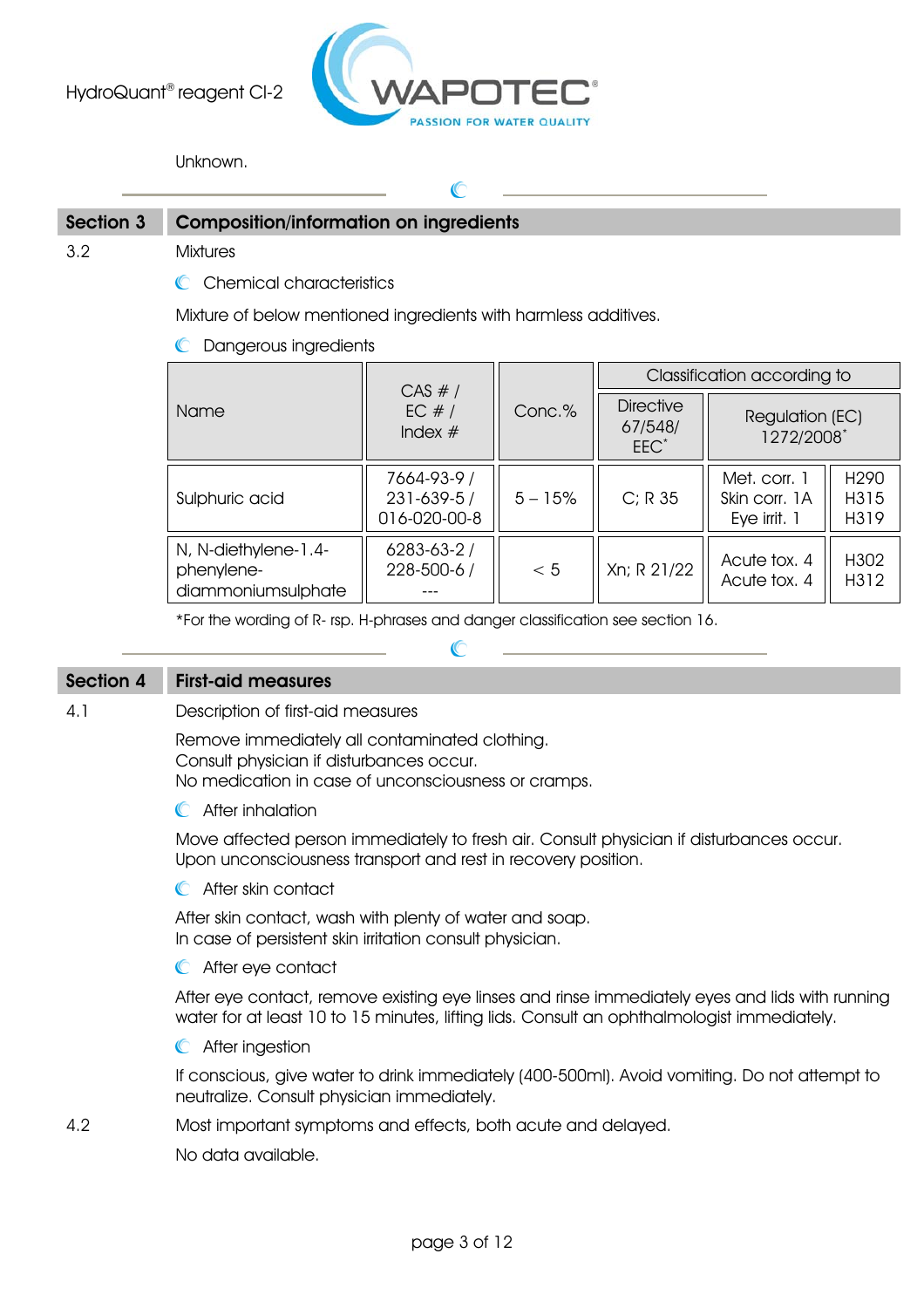

4.3 Indications of immediate medical attention and special treatment needed. Depending on patient's condition, symptoms and general condition should be evaluated by a physician.

 $\mathbb{C}$ 

| <b>Section 5</b> | <b>Fire-fighting measures</b>                                                                                                                                                                                             |  |
|------------------|---------------------------------------------------------------------------------------------------------------------------------------------------------------------------------------------------------------------------|--|
| 5.1              | Extinguishing media                                                                                                                                                                                                       |  |
|                  | Suitable extinguishing media<br>$\mathbb{C}$                                                                                                                                                                              |  |
|                  | Adapt extinguishing media to environment. Product itself is non flammable.                                                                                                                                                |  |
|                  | C Unsuitable extinguishing media for safety reasons                                                                                                                                                                       |  |
|                  | Full water jet.                                                                                                                                                                                                           |  |
| 5.2              | Special hazards arising from the substance or mixture                                                                                                                                                                     |  |
|                  | Fire may release: Sulphur oxide (SO <sub>2</sub> )                                                                                                                                                                        |  |
| 5.3              | Special protective actions for fire fighters                                                                                                                                                                              |  |
|                  | C Special protective equipment<br>Wear self-contained breathing apparatus.<br>Wear acid resistent full protective clothing.<br>Dispose of contaminated extinguishing water separately, do not empty into<br>canalization. |  |
|                  | Additional information<br>$\mathbb{C}$                                                                                                                                                                                    |  |
|                  | Prevent fire extinguishing water from contaminating surface water or the ground<br>water system.<br>Knock down gases/vapours/mists with a water spray jet.                                                                |  |
|                  |                                                                                                                                                                                                                           |  |
| <b>Section 6</b> | <b>Accidental release of material</b>                                                                                                                                                                                     |  |
| 6.1              | Personal precautions, protective equipment and suitable emergency<br>procedures.                                                                                                                                          |  |
|                  | Restricted access to affected area during cleaning. Wear full protective clothing.<br>Avoid skin and eye contact. Ensure adequate ventilation. Do not inhale<br>vapours/aerosols.                                         |  |
| 6.2              | <b>Environmental precautions</b>                                                                                                                                                                                          |  |
|                  | Do not empty into canalization/surface water/ground water.<br>When penetrated Inform competent authority.                                                                                                                 |  |
| 6.3              | Methods and material for retention and cleaning up.                                                                                                                                                                       |  |
|                  | Bind with absorbent material (sand, diatomaceous earth, universal binders,<br>sawdust). Use neutralizing agents. Dispose contaminated material as waste in<br>proper container according to section 13.                   |  |
| 6.4              | Reference to other clauses                                                                                                                                                                                                |  |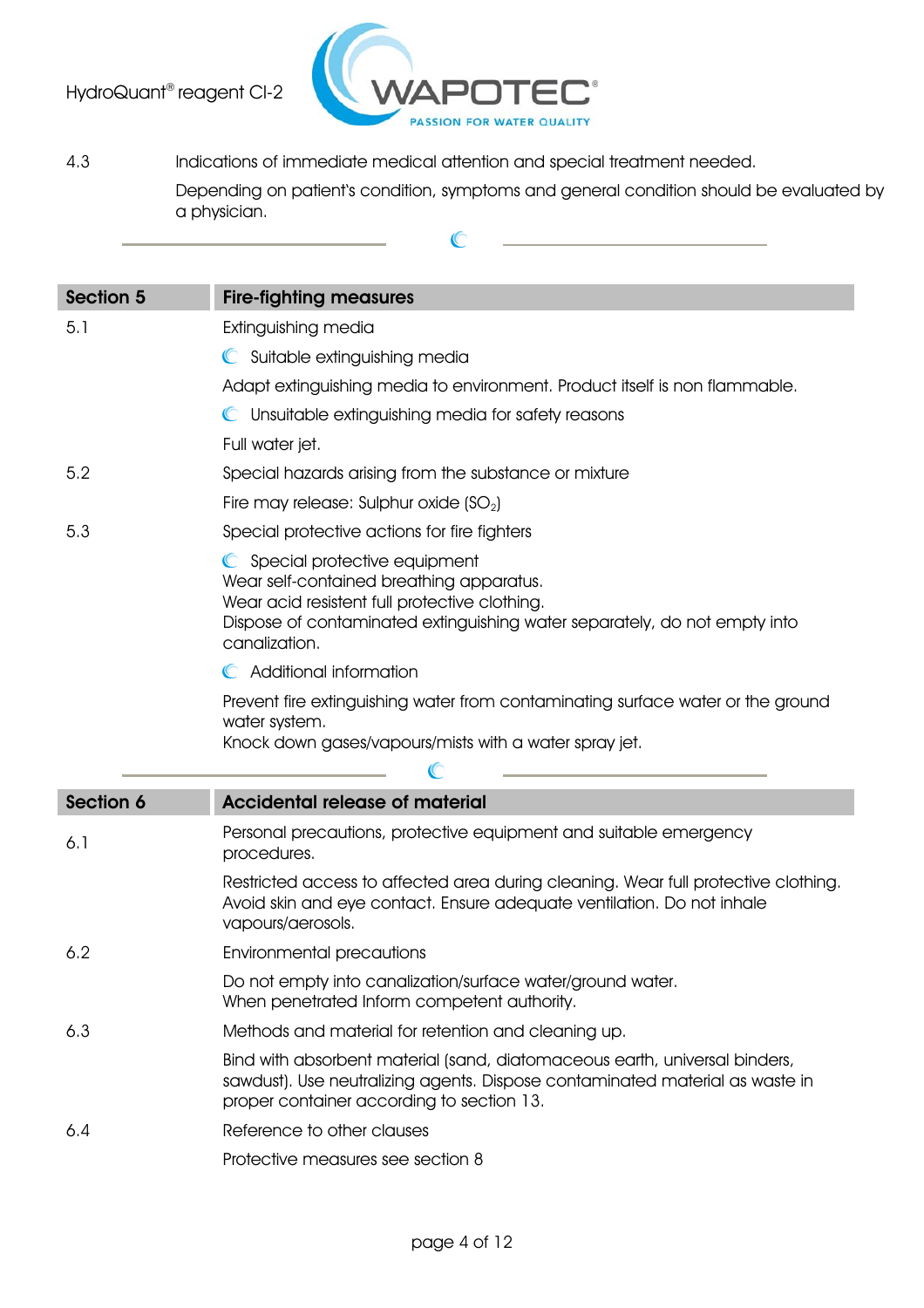

Disposal see section 13

| <b>Section 7</b> | <b>Handling and storage</b>                  |                                                                                                                                   |                             |       |                                                                            |                    |
|------------------|----------------------------------------------|-----------------------------------------------------------------------------------------------------------------------------------|-----------------------------|-------|----------------------------------------------------------------------------|--------------------|
| 7.1              |                                              | Protections for safe handling                                                                                                     |                             |       |                                                                            |                    |
|                  |                                              | Avoid contact with eyes and skin.<br>Comply with legal protection and safety instructions.<br>Wear personal protective equipment. |                             |       |                                                                            |                    |
| 7.2              |                                              | Conditions for safe storage including any incompatibilities                                                                       |                             |       |                                                                            |                    |
|                  |                                              | C Fire and explosion protection measures                                                                                          |                             |       |                                                                            |                    |
|                  |                                              | No special measures required. Do not smoke.                                                                                       |                             |       |                                                                            |                    |
|                  |                                              | C Design of storage rooms and container                                                                                           |                             |       |                                                                            |                    |
|                  |                                              | Do not store with alkalis (bases).<br>Keep recipient tightly closed.                                                              |                             |       | Store tightly sealed in a cool and dry place. Protect from heat and frost. |                    |
|                  |                                              | Material incompatibility                                                                                                          |                             |       |                                                                            |                    |
|                  | Corrosive to metals.                         |                                                                                                                                   |                             |       |                                                                            |                    |
|                  | C Recommended storage<br>temperature         |                                                                                                                                   |                             |       | Protect from heat and direct sunshine.                                     |                    |
|                  | C VbF class                                  |                                                                                                                                   |                             |       | 8 B non combustible corrosive substances.                                  |                    |
| 7.3              | Specific end uses                            |                                                                                                                                   |                             |       |                                                                            |                    |
|                  |                                              | Reagent solution for the determination of chlorine/ozone.                                                                         |                             |       |                                                                            |                    |
|                  |                                              |                                                                                                                                   |                             |       |                                                                            |                    |
| <b>Section 8</b> | <b>Exposure controls/personal protection</b> |                                                                                                                                   |                             |       |                                                                            |                    |
| 8.1              | Control paramters                            |                                                                                                                                   |                             |       |                                                                            |                    |
|                  | <b>MAK-Values acc. GKV 2007</b>              |                                                                                                                                   |                             |       |                                                                            |                    |
|                  |                                              |                                                                                                                                   |                             |       | TMW / KZW*                                                                 | Exposure<br>period |
|                  | Name                                         | CAS#                                                                                                                              |                             | [ppm] | [mg/m <sup>3</sup> ]                                                       | [min]              |
|                  | Sulphuric acid                               | 7664-93-9                                                                                                                         | <b>MAK</b>                  |       | $0,1$ $E^{[1]}$ / $0,2$ E                                                  | 8x5<br>(Mow)       |
|                  | Sulphuric acid                               | 7664-93-9                                                                                                                         | LZW<br><b>IOELV</b><br>(EC) |       | 0,05                                                                       |                    |
|                  | $*TMW$                                       | Tagesmittelwert (daily mean value)                                                                                                |                             |       | <b>KZW</b>                                                                 | Kurzzeitwert       |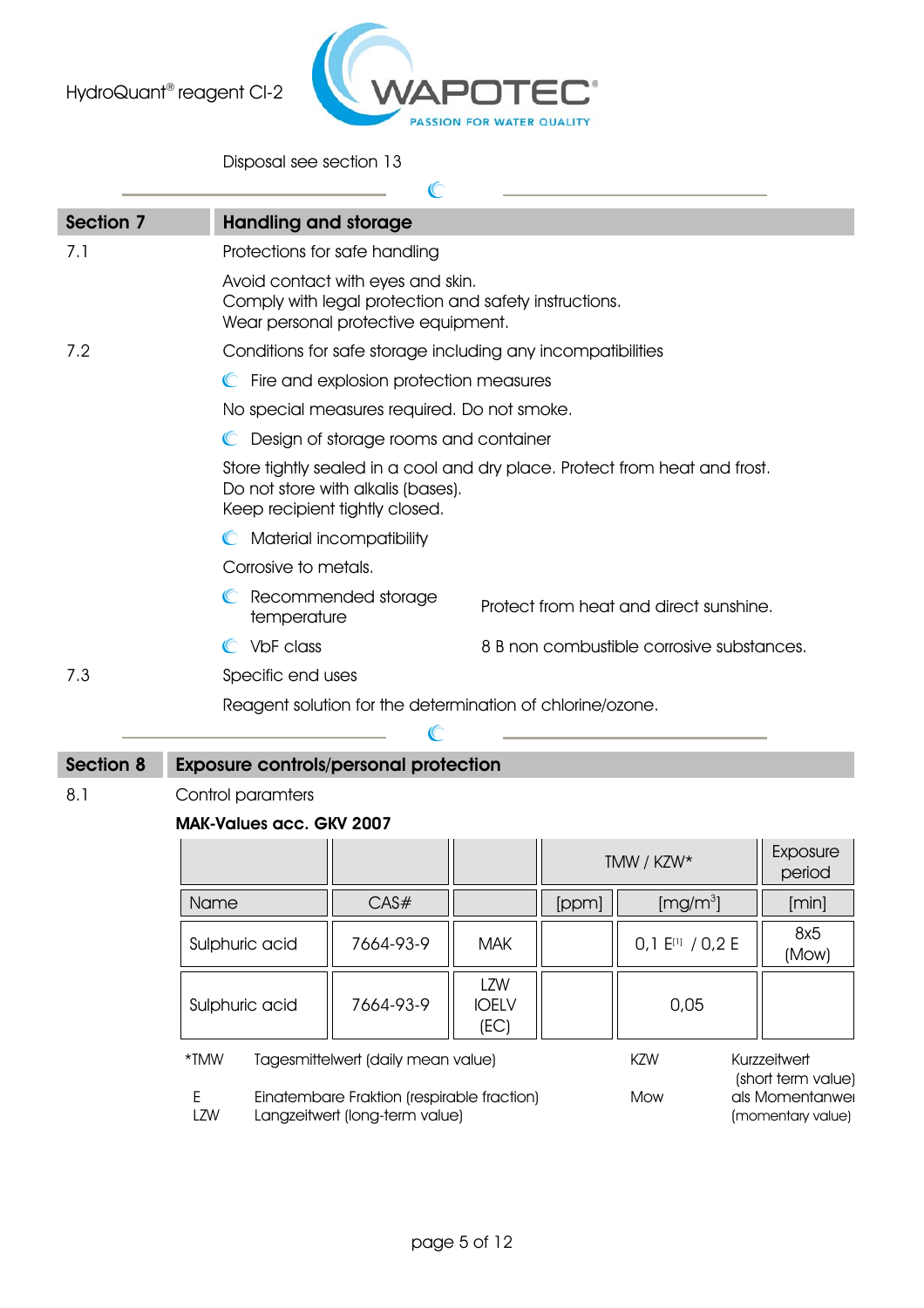

[ [1] correspond to 0,05 mg/m3 thoracic; when selecting an appropriate measuring method beware of any malfunction caused by other sulphur compounds. Biological monitoring In accordance with Directive 2009/161/EC

#### 8.2 Exposure controls

**C** General protective and hygiene measures

Follow usual precautions when dealing with chemicals. Keep away from food and beverages. Do not eat or drink at work, wash hands before breaks and end of work.

Change contaminated clothing and immerse in water. Avoid eye and skin contact.

**C** Respiratory protection

Wear appropriate respirator if ventilation is inadequate and/or for occurrences of aerosols.

Recommended filter type: Filter E.

**C** Hand protection

Wear protective gloves.

Suitable glove material: e.g. nitrile rubber Recommended thickness of the material:  $\geq 0.11$  mm Value for the permeation: Level  $6 > 480$  min) The selection of protective gloves depends not only on the material, but also on further

quality characteristics and varies from manufacturer to manufacturer. Selection of glove material after consideration of respective break through times, permeation rates and degradation.

**C** Eye protection

Tightly sealed goggles

**C** Personal protection

Wear acid proof protective clothing. Preventive skin protection. Wash hands and face after working with substance.

 $\mathcal{C}$ 

Environmental exposure controls

Do not empty into canalization/surface water/ground water. If the product contaminates lakes, rivers or sewages, inform appropriate authorities in accordance with local regulations.

| <b>Section 9</b> | <b>Physical and chemical properties</b>                |                          |  |  |
|------------------|--------------------------------------------------------|--------------------------|--|--|
| 9.1              | Information on basic physical and chemical properties. |                          |  |  |
|                  | Appearance<br>$\mathbb C$                              | liquid                   |  |  |
|                  | Color<br>$\blacksquare$                                | colorless                |  |  |
|                  | Odor<br>$\blacksquare$                                 | odorless                 |  |  |
|                  | C Odor threshold                                       | n. a.                    |  |  |
|                  | $\bullet$ pH value (20 $\degree$ C)                    | Strongly acidic $< 2.00$ |  |  |
|                  |                                                        |                          |  |  |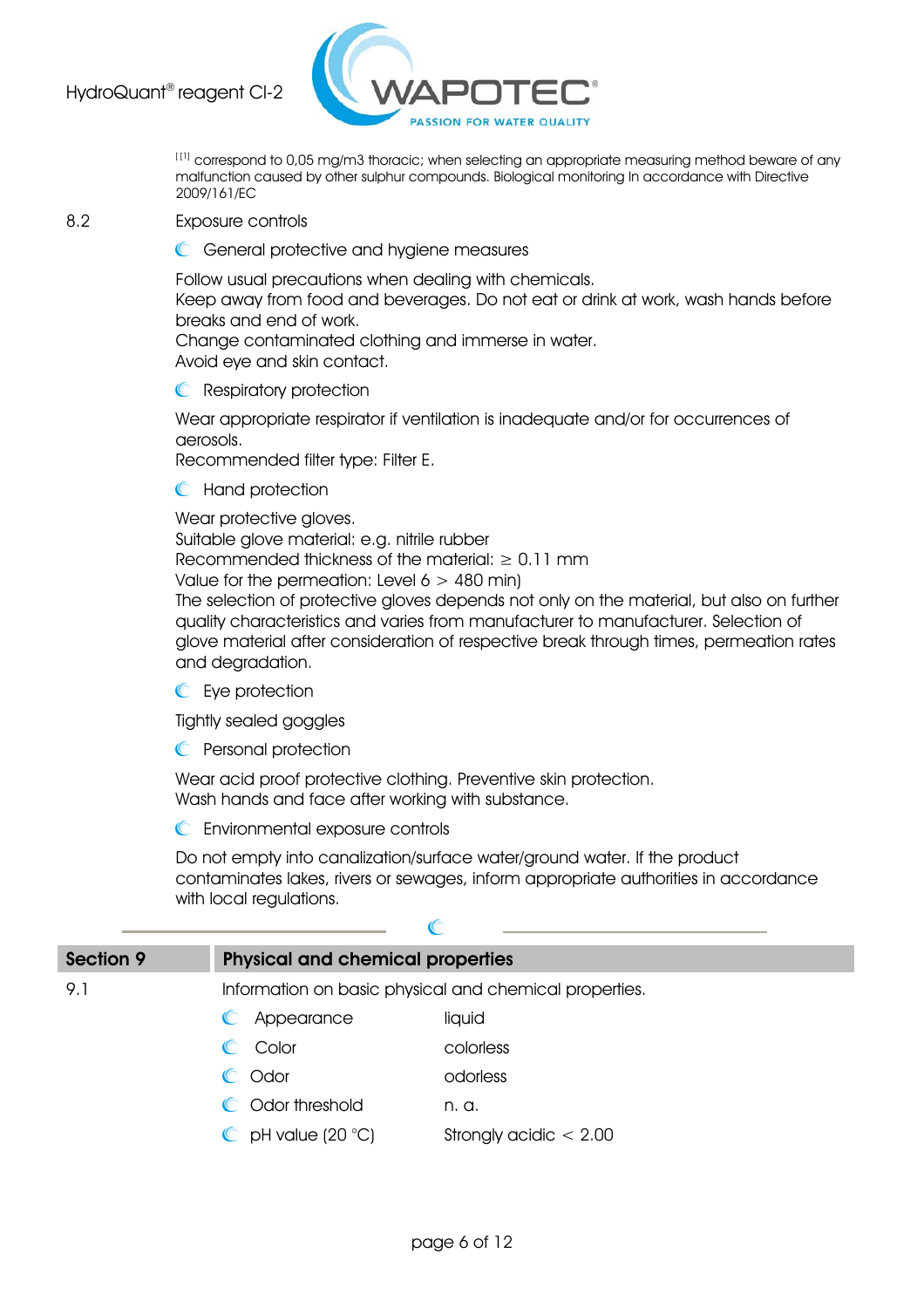

|             | Melting point                                   | n. a.                                                                                                 |
|-------------|-------------------------------------------------|-------------------------------------------------------------------------------------------------------|
|             | Boiling point / boiling<br>range                | appr. 110 °C                                                                                          |
| $\mathbb C$ | Flash point                                     | n. a.                                                                                                 |
| C           | Evaporation rate                                | n. a.                                                                                                 |
|             | Flammability                                    | n. a.                                                                                                 |
|             | Upper explosion limit                           | n. a.                                                                                                 |
|             | Lower explosion limit                           | n. a.                                                                                                 |
|             | Vapor pressure                                  | n. a.                                                                                                 |
|             | $\bullet$ Density (20 °C)                       | $1,2$ g/cm <sup>3</sup>                                                                               |
|             | Water solubility ( $20^{\circ}$ C)              | soluble (caution: heat dissipation)                                                                   |
|             | <b>Partition coefficient</b><br>n-octanol/water | n. a.                                                                                                 |
|             | Ignition temperature                            | no information available                                                                              |
|             | Decomposition<br>temperature                    | n. a.                                                                                                 |
|             | Viscosity (20 $\degree$ C)                      | n. a.                                                                                                 |
|             | Explosive properties                            | product is not explosive.                                                                             |
|             | Oxidizing properties                            | n. a.                                                                                                 |
|             |                                                 | * The mixture itself has not been tested. No information on single ingredients provided by suppliers. |
|             | Eurthor information                             |                                                                                                       |

9.2 Further information None.

| <b>Section 10</b> | <b>Stability and reactivity</b>                                                                                                                                                                                                                                                                                                                                                                                                                |
|-------------------|------------------------------------------------------------------------------------------------------------------------------------------------------------------------------------------------------------------------------------------------------------------------------------------------------------------------------------------------------------------------------------------------------------------------------------------------|
| 10.1              | Reactivity                                                                                                                                                                                                                                                                                                                                                                                                                                     |
|                   | No hazardous reaction when using according to regulations.<br>Corrosive effect.<br>Hygroscopic.                                                                                                                                                                                                                                                                                                                                                |
| 10.2              | Chemical stability                                                                                                                                                                                                                                                                                                                                                                                                                             |
|                   | No decomposition when using according to regulations.                                                                                                                                                                                                                                                                                                                                                                                          |
| 10.3              | Possibility of hazardous reactions                                                                                                                                                                                                                                                                                                                                                                                                             |
|                   | Violent reactions possible with:<br>Water, alkali metals, alkali compounds, ammonia, alkali, metals, alkaline earth<br>metals, alkaline earth compounds, metal alloys, acids.<br>Phosphorous oxides, phosphorus, hydrides, halogen compounds, halogen<br>oxygen compounds, permanganates, nitrates, carbides, organic solvents,<br>acetylate, nitriles, nitrides, organic nitro compounds, aniline, peroxides, picrates,<br>lithiume silicide. |

 $\mathcal C$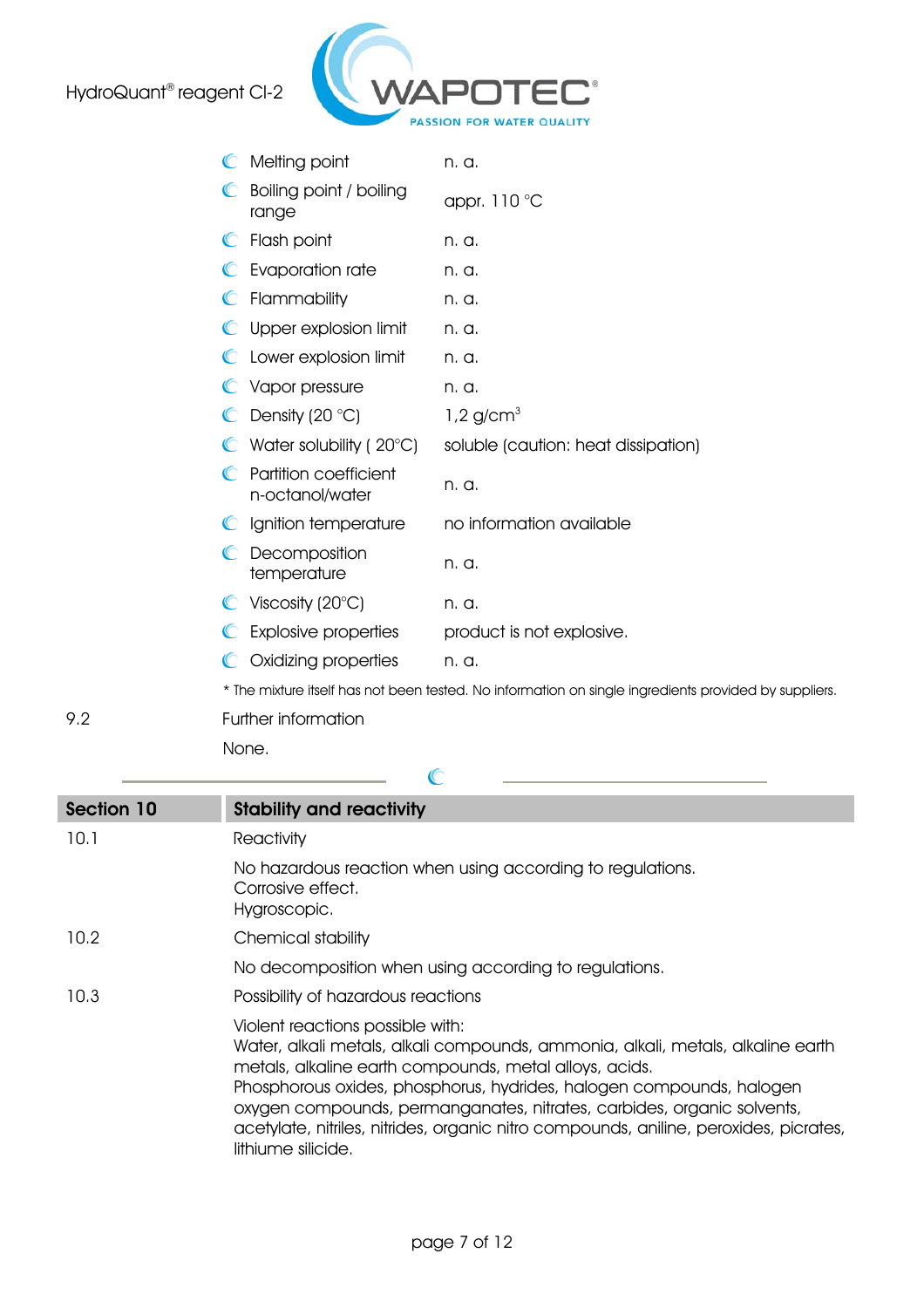

Formation of hydrogen on reaction of the substance with metals, danger of explosion!

10.4 Conditions to avoid Avoid excessive heat. 10.5 Incompatible materials Corrosive to metals. Destroying effect to vegetable and animal tissues. 10.6 Hazardous decomposition products. No decomposition when using according to regulations. In the event of fire: Sulphur oxides  $(SO<sub>x</sub>)$ 

### Section 11 Toxicological information

11.1 **Acute toxicity** 

C Classification relevant LD50/LC50-values of individual components (Source: data from the manufacturer)

| name           | CAS-<br>number |                                                                                                                                                                               |
|----------------|----------------|-------------------------------------------------------------------------------------------------------------------------------------------------------------------------------|
| Sulphuric acid |                | 7664-93-9 $\Big \Big  \begin{array}{cc} \text{LD}_{50} \text{ (oral/rat)} & = 2140 \text{ mg/kg} \\ \text{LC}_{50} \text{ (inhalative/rat)} = 510 \text{ mg/m}^3 \end{array}$ |

| iv, N-diethylene-1.4-phenylene-    6283-63-2    LD50 (oral/rat)=497 mg/kg |  |
|---------------------------------------------------------------------------|--|
| diammoniumsulphate                                                        |  |

 $\mathbb{C}$ Primary irritations

> Skin: irritant Mucous membranes: irritant Eye: irritant

**C** Sensitization

No sensitizing effects known.

C Cancerogenity

The product does not contain any ingredients at a concentration equal or higher than 0,1%, being listed as carcinogen at the International Agency for Cancer Research (IARC) or the American Conference for Governmental Industrial Hygienic (ACGIH).

**C** Genotoxicity

Ames test (in vitro): Salmonella typhimurium: result: negative (IUCLID)

**C** Mutagenity

Product does not contain any ingredients at a concentration of equal or above 0,1 % classified as mutagenic.

**C** Reproductive toxicity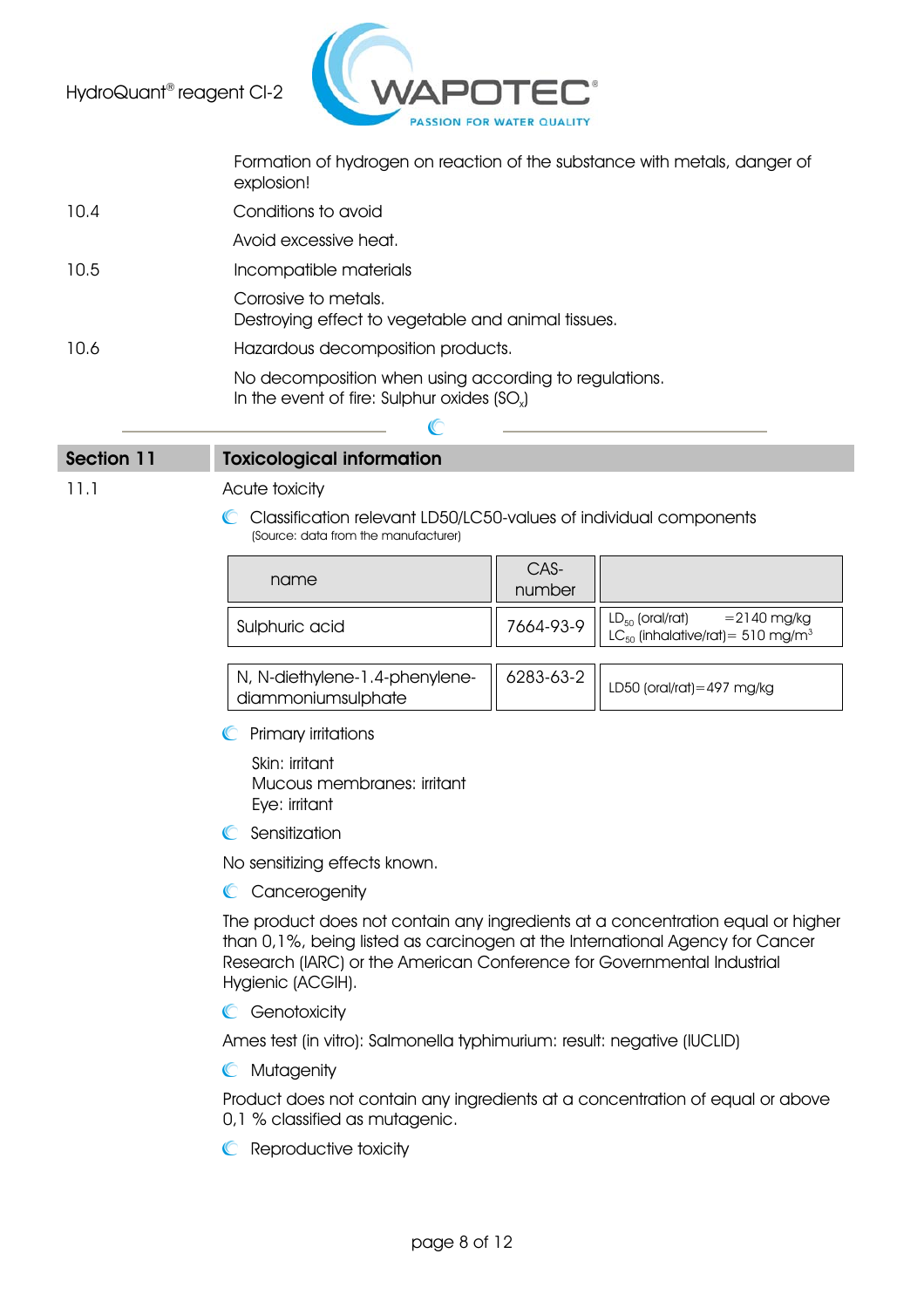

Product does not contain any ingredients at a concentration of equal or above 0,1 % classified as toxic for reproduction.

**C** Further information

After inhalation of aerosols: Damage to the affected mucous membranes After skin contact: Serious chemical burns with formation of chemical burn scabs. After eye contact: Cemical burns, corneal damage.

After absorption: Severe pain (risk of perforation), nausea, vomiting and diarrhoea. After a latency period of a few weeks, under certain circumstances constriction of the pyloric orifice (pylorusstenosis).

Observe the conventional precautionary measures when handling chemicals.

Classification of preparation according to CLP-Regulation (EC) 1272/2008 Annex I and to Dangerous Preparations Directive 1999/45/EC.

| <b>Section 12</b> | <b>Ecological information</b>                                                                                                                                                                              |
|-------------------|------------------------------------------------------------------------------------------------------------------------------------------------------------------------------------------------------------|
| 12.1              | Toxicity                                                                                                                                                                                                   |
|                   | The entire mixture was not subject to any testing. Classification of preparation<br>according to Dangerous Preparations Directive 1999/45/EC resp. according to<br>CLP-Regulation (EC) 1272/2008 Annex VI. |
|                   | C Aquatische Toxizität                                                                                                                                                                                     |
|                   | 7664-93-9 Sulphuric acid<br><b>EC50</b><br>29 mg/l/24h (Daphnia magna)<br>(referred to pure substance, IUCLID)                                                                                             |
| 12.2              | Persistence and degradability                                                                                                                                                                              |
|                   | No data available.                                                                                                                                                                                         |
| 12.3              | <b>Bioaccumulatiive potential</b>                                                                                                                                                                          |
|                   | N, N-diethylene-1.4-phenylene-diammoniumsulphate (CAS: 6283-63-2)<br>Source: Merck<br>log Pow: 2.24. Considerable bioaccumulative potential is not to be expected<br>$(log$ Pow 1-3)                       |
| 12.4              | Mobility in soil                                                                                                                                                                                           |
|                   | No data available for the product itself.                                                                                                                                                                  |
| 12.5              | Results of PBT- and vPvB-assessment                                                                                                                                                                        |
|                   | No data available.                                                                                                                                                                                         |
| 12.6              | Other adverse effects                                                                                                                                                                                      |
|                   | Do not allow undiluted product to reach ground water, water bodies or sewage<br>system.<br>Harmful effect due to pH shift.                                                                                 |
|                   | Other ecological information<br>$\mathbb{C}$                                                                                                                                                               |
|                   | Quantitative data on the ecological effect of this product are not available.                                                                                                                              |

 $\sqrt{2}$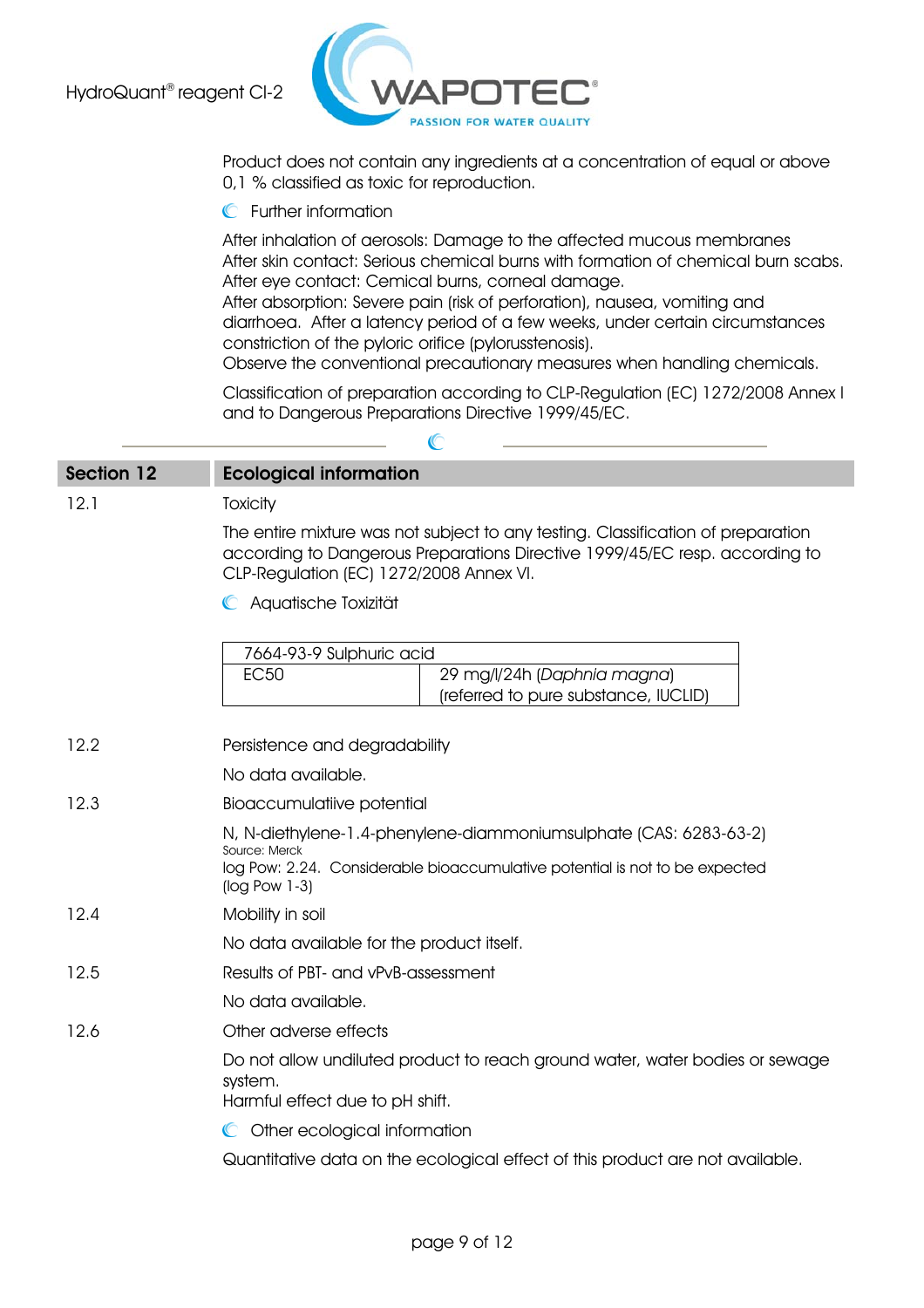

| Section 13 | <b>Disposal considerations</b>                                                                                                                                                                                                                            |  |
|------------|-----------------------------------------------------------------------------------------------------------------------------------------------------------------------------------------------------------------------------------------------------------|--|
| 13.1       | Waste treatment methods                                                                                                                                                                                                                                   |  |
|            | May not be disposed of with the regular household trash. Do not allow to reach<br>sewage.                                                                                                                                                                 |  |
|            | C Waste key number                                                                                                                                                                                                                                        |  |
|            | 59305g (ÖNORM S 2100); List of waste                                                                                                                                                                                                                      |  |
|            | C Waste name                                                                                                                                                                                                                                              |  |
|            | Laboratory waste and chemistry residues.                                                                                                                                                                                                                  |  |
|            | C European waste catalogue                                                                                                                                                                                                                                |  |
|            | 16 05 06* (laboratory chemicals consisting of or containing dangerous<br>substances including mixtures of laboratory chemicals)<br>Note: EAK-waste key is source-related. This may lead to another classification.<br>The decision is up to the end-user. |  |
|            | Contaminated packaging material<br>$\mathbb{C}$                                                                                                                                                                                                           |  |
|            | Recommendation: Empty container completely and deliver to a specialized<br>company for reconditioning, recycling or disposal.                                                                                                                             |  |
|            |                                                                                                                                                                                                                                                           |  |
| Section 14 | <b>Transport information</b>                                                                                                                                                                                                                              |  |
| 14.1       | <b>UN-number</b>                                                                                                                                                                                                                                          |  |
|            | 2796                                                                                                                                                                                                                                                      |  |
| 14.2       | UN proper shipping name                                                                                                                                                                                                                                   |  |
|            | SULPHURIC ACID with not more than 51% acid<br>SULPHURIC ACID with not more than 51% acid                                                                                                                                                                  |  |
| 14.3       | Transport hazard class                                                                                                                                                                                                                                    |  |
|            |                                                                                                                                                                                                                                                           |  |
| 14.4       | Packaging group                                                                                                                                                                                                                                           |  |
|            | $\label{eq:1} \bigsqcup$                                                                                                                                                                                                                                  |  |
| 14.5       | <b>Environmental hazards</b>                                                                                                                                                                                                                              |  |
|            | None                                                                                                                                                                                                                                                      |  |
| 14.6       | Special precautions for the user                                                                                                                                                                                                                          |  |

| Colourless fluid. Mixtures with relative density not exceeding 1,405.<br>Seriously reacting with most metals. Causes burns to skin, eyes and mucosae. |
|-------------------------------------------------------------------------------------------------------------------------------------------------------|
| Transport in bulk according to Annex II of MARPOL agreement 73/78 and                                                                                 |

14.7 Transport in bulk according to Annex II of MARPOL agreement 73/78 and according to IBC-Code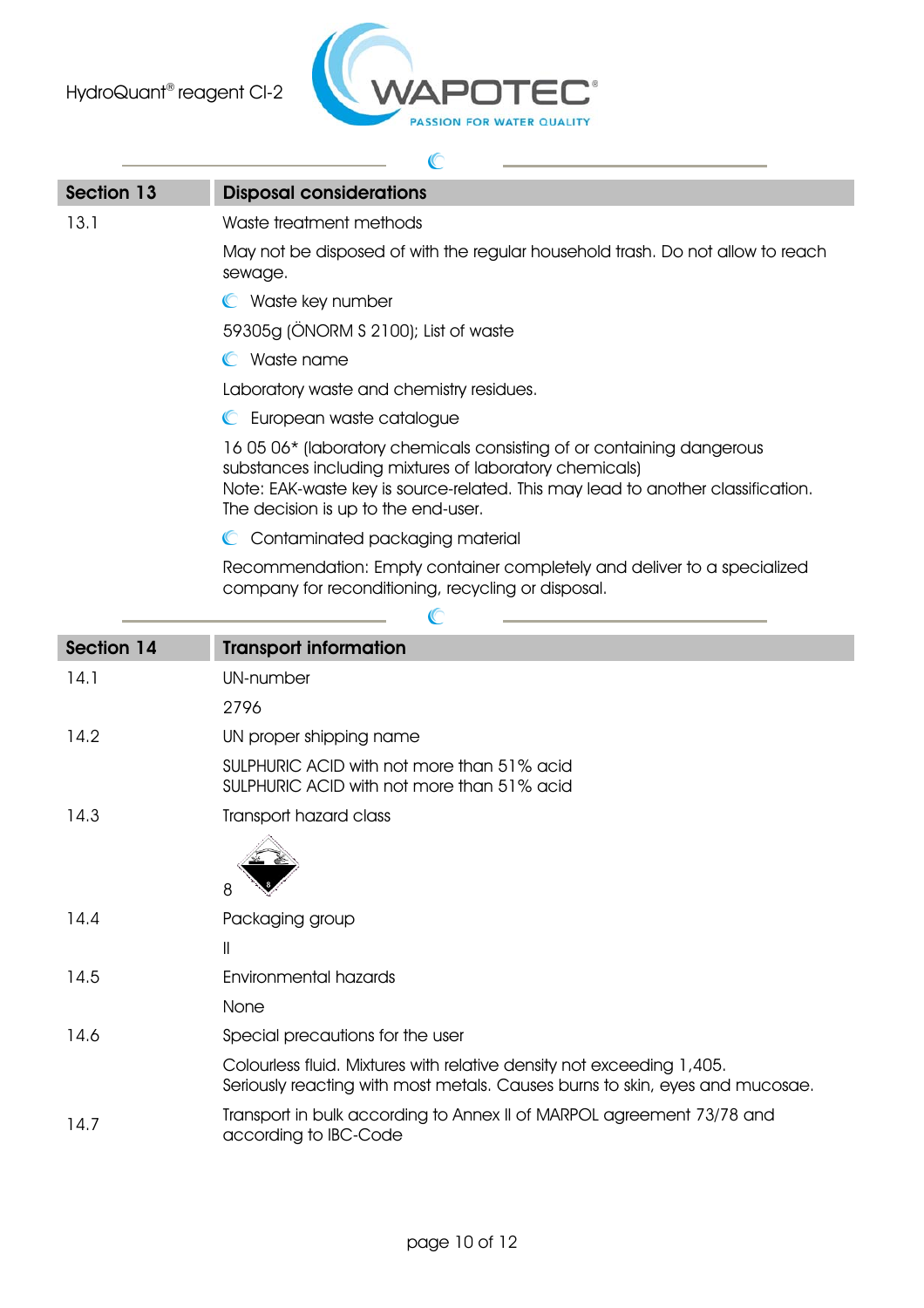

F-A, S-B IBC02

| Section 15 | <b>Regulatory information</b>                                                                                                                                                                                                                                                                       |  |  |
|------------|-----------------------------------------------------------------------------------------------------------------------------------------------------------------------------------------------------------------------------------------------------------------------------------------------------|--|--|
| 15.1       | Safety-, health- and environmental regulations/legislation specific instructions for<br>substance or mixture<br>This safety data sheet complies with the Regulations (EC) REACH $N^{\circ}$ 1907/2006.<br>The mixture is classified according to Directive CLP (EC) $N^{\circ}$ 1272/2008 Annex VI. |  |  |
|            |                                                                                                                                                                                                                                                                                                     |  |  |
|            | <b>National regulatory:</b>                                                                                                                                                                                                                                                                         |  |  |
|            | Austria:                                                                                                                                                                                                                                                                                            |  |  |
|            | C<br>Labeling according to BGBI II 2000/81 ChemV 1999.<br>The product is classified and requires hazards identification.                                                                                                                                                                            |  |  |
|            | C<br>ChemG 1996-amendment 2011.<br>This product is classified hazardous according to the Austrian chemical                                                                                                                                                                                          |  |  |
|            | legislation of 11996-amendment 2011.<br>C<br>VbF - Directive about combustible liquids (BGBI 1991/240)<br>This product is not considered as combustible liquid.                                                                                                                                     |  |  |
|            | Germany:                                                                                                                                                                                                                                                                                            |  |  |
|            | Classification in water hazard classes according VwVwS dated 17.07.2005/Annex 2<br>(Code $N^{\circ}$ 182).<br>1 (slightly water pollutant)                                                                                                                                                          |  |  |
| 15.2       | Chemical safety assessment                                                                                                                                                                                                                                                                          |  |  |
|            | The mixture is not subject to a chemical safety assessment.                                                                                                                                                                                                                                         |  |  |
|            |                                                                                                                                                                                                                                                                                                     |  |  |

# Section 16 Other information

The information provided on this SDS is correct to the best of our knowledge and information, but not to be considered as warranty or quality specification nor creates contractual relationship. The information given is designed only as guidance for safe handling. Classification according to Dangerous Preparations Directive 1999/45/EC resp. according to Directive CLP (EC) N° 1272/2008 Annex VI.

Exempted quantities according to IMDG, ADR, RID and IATA are limited to max. 30 ml net per inner packaging and 500 ml net per outer packaging. Code E2 applies.

The max. quantity for Limited Quantities (LQ) according to ADR, RID, IMDG is 1 liter net per inner packaging. According to IATA the max. quantity is 0,1 liter net per inner packaging and 0,5 liter net per package.

**C** Relevant R-Phrases

| R 21/22 | Harmful in contact with skin and if swallowed. |
|---------|------------------------------------------------|
| R 35    | Causes severe corrosion.                       |
| R 36/38 | Irritating to eyes and skin.                   |